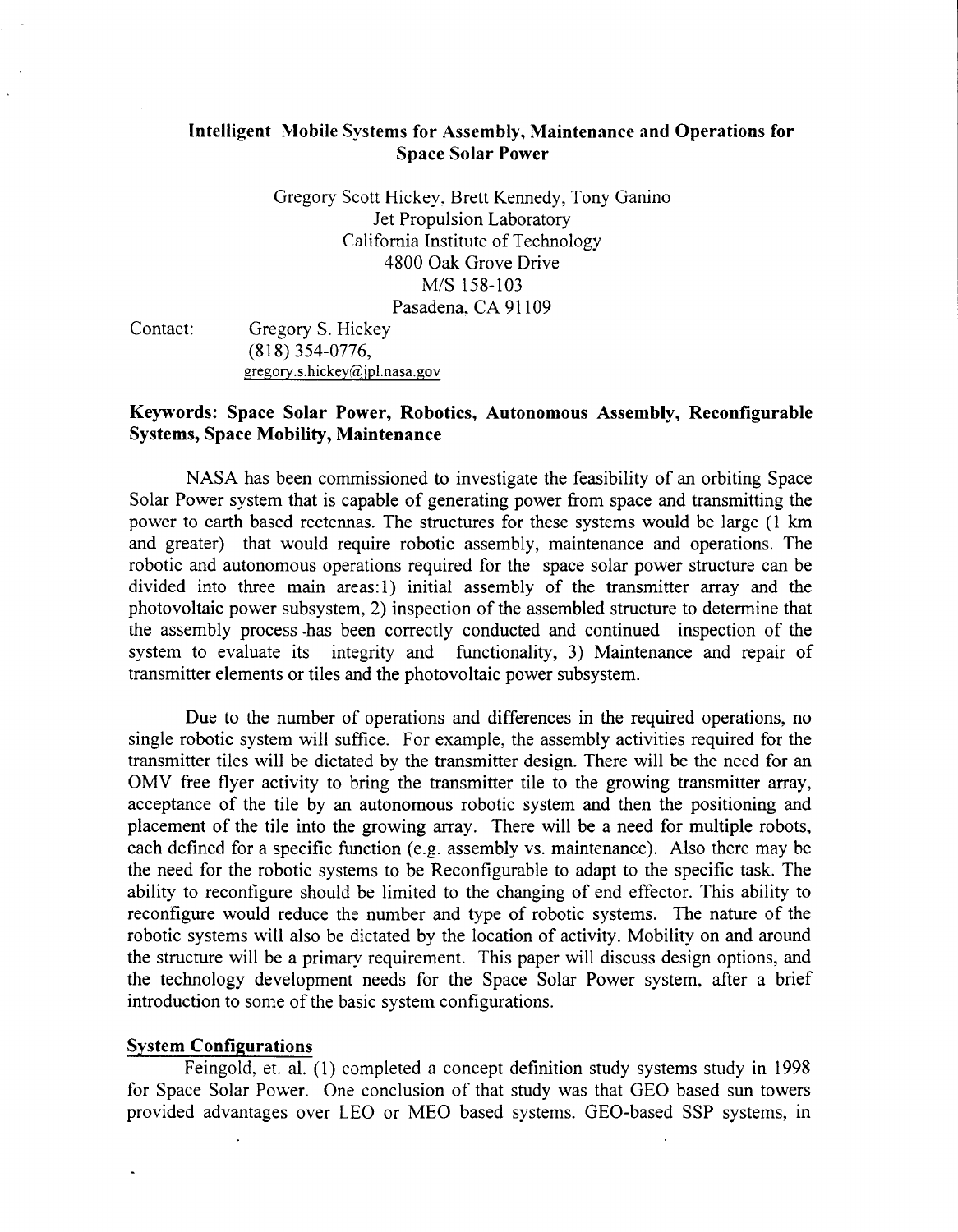general, hold many advantages over power satellites in other orbits. Their 24-hour power delivery can provide sufficient baseload power for many of the markets being considered without the need for significant investment in ground energy storage. Minimal electronic beam-steering can distribute or time-share power as needed to many different ground sites. Furthermore, the smaller beam-steering angles required at GEO permits larger transmitter element size/spacing for easier dissipation of waste-heat. Most importantly, GEO provides the most benign radiation environment of the orbits considered for SSP. The current planning is to have a series of interim developments, each of increasing power. The initial system would be a 150 KW, going through stages to 10 MW with the potential for a 1 GW system. For the 10 MW and larger systems, several architectures have been conceived and are under study. One basic concept that shows all of the system components is the Sun Tower architecture. Other variations have multiple backbones or have a ring (1). Concepts are still evolving. The Sun Tower is presented as being illustrated of the system components.

The sun tower concept is described as a long structure (possibly  $5-15$  km for the GW class architectures), which is defined as the backbone for the solar collectors and

houses the cable bus for delivering the collected energy to the transmitter. The entire sun tower would be a gravity-<br>stabilized satellite oriented oriented somewhat normal to the Earth's surface. It would be placed in a<br>geosyschonous orbit. One geosyschonous orbit. concept is to have the collectors as a series of 50-70 m diameter fresnel lens focusing the solar energy onto a 1 m diameter photovoltaic array. The figure illustrates a simple sketch of this system. These lenses would be supported in space by an expandable, possibly inflatable structure with the **1** m collector held in space by another astro-<br>mast type structure. Other mast type concepts for the solar power<br>generation include high generation<br>efficiency multiple-band-gap photovoltaics, deployed as flat



planar structures. The basic unit for the photovoltaic power generation will be a series of modular units that contain either a single or paired photovoltaic panel/collector system, connected to the mast backbone, which would in turn contain power management and distribution (PMAD) cabling and associated insulation. It is expected that these modular units will be self contained and will autonomously deploy. The robotic activities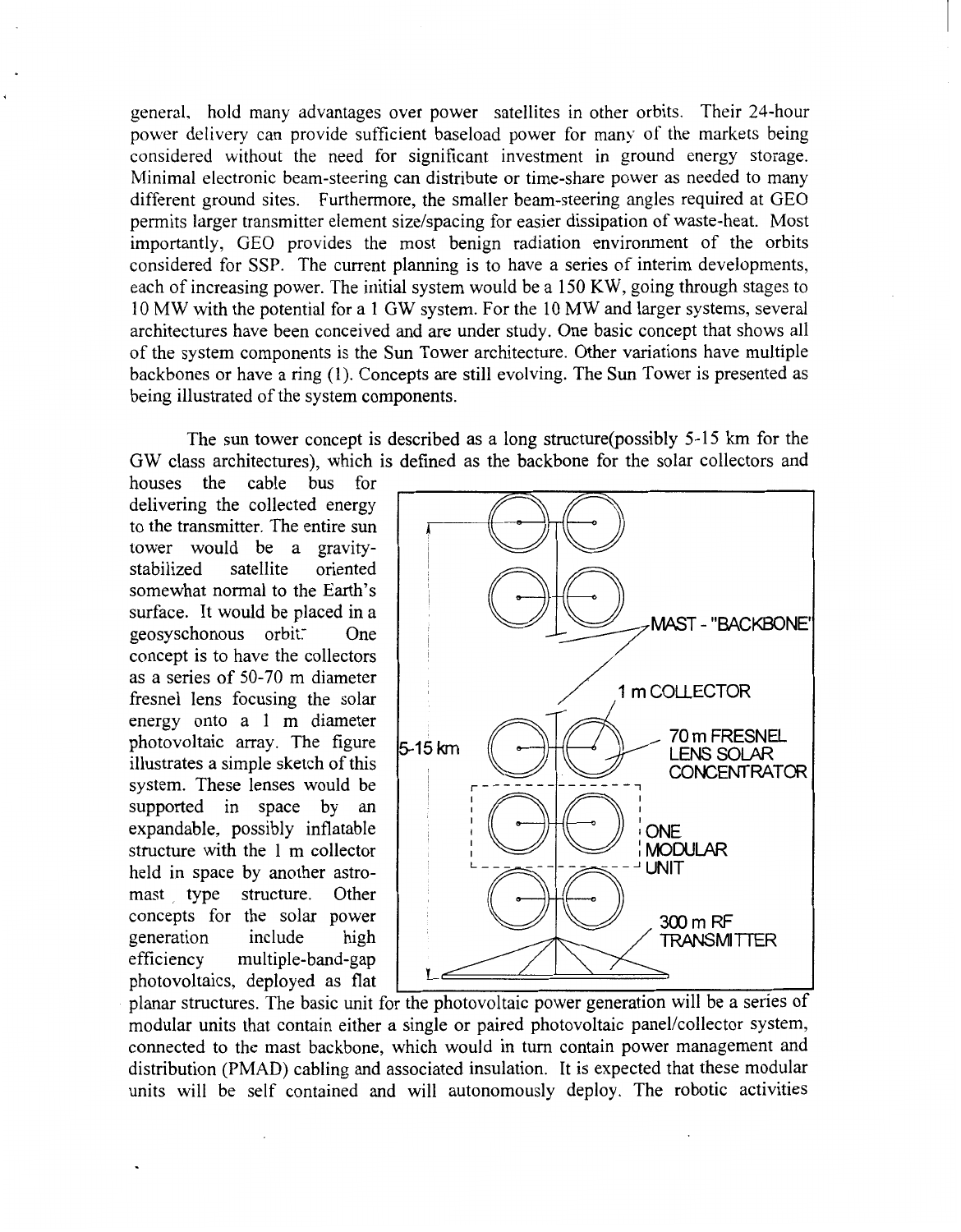associated with the power generation side of the system are limited to transferring the modular units to the growing structure with an orbiting maneuvering vehicle (OMV), docking the units with the growing structure. and initiating the self-deployment process. After assembly, there would be a robotic inspection and maintenance.

On the earth-facing side of the structure, there is the RF transmitter. This structure is expected to be up to 300 m in diameter. The transmitter itself would be an FET-based device comprised of a phased-array RF transmitter capable of beaming *5* GW or more of energy to Earth or another spacecraft/satellite. The phased-array would be composed of a series of 2 meter RF panels, possibly, but not necessarily, square in shape. Each of these tiles would be individually assembled in to the growing transmitter array. Other geometry's have been considered for the transmitter panel, including a hexagon or triangular structure. The final geometric shape would be based upon packing efficiencies and ease of assembly. The transmitter tiles would be .15 to .3 meters thick, and would contain all of the electronic hardware. There will probably be a need for a supporting back structure, which could range from **.2** to **.8** meters in depth. The alignment specification requires all of the RF tiles to be placed with less than a 1 mm gap in the x-y plane, but the surface RMS can vary in the z axis such that there is less than 10% surface distortion from the center line. This structural stiffness requirement translates to an alignment tolerance in the z axis of 1-5 mm. It is this system that has the greatest challenges for autonomous robotic assembly.

Required Robotic and Autonomous Systems Technology Development Issues:

The nature of the robotic systems will also be dictated by the location of activity. Mobility on and around the structure will be a primary requirement. For activities in the vicinity of the mast, a track rider system or a multiple legged walker (N-pod) may be the preferred means of locomotion. For motion around the transmitter array, either a free flyer or an gantry type system could accomplish the required mobility. Each system has specific advantages and disadvantages, and the selection of the best system would be based on the overall system and structural architecture.

The structural architecture will both define and limit the robotic activities. If there are either a track or positioning grappling hand holds, then a structure based robotic system can be utilized. If the structure cannot be directly grappled, then a free flyer system must be used. This raises the issue of whether the deployed structures can act as a support, and whether they have sufficient structural stiffness that mobility of the robotic systems on the structure will not create any disturbance rejection concerns or affect the control for structural dynamics. It is preferred that as many deployment activities be conducted autonomously or by a predetermined self-assembly function. This is the baseline for the photovoltaic power modules. Robotic assembly would be utilized when there is not a straight forward mechanical solution. The architecture will also define issues such as the ability to repair or to replace elements. It is expected that transmitter tiles will have to be replaced during the life of the SSP system, but it may be advantageous to either deactivate or remove from service photovoltaic arrays that either fail or are disabled. In this scenario, the arrays are either left in place or jettisoned, and a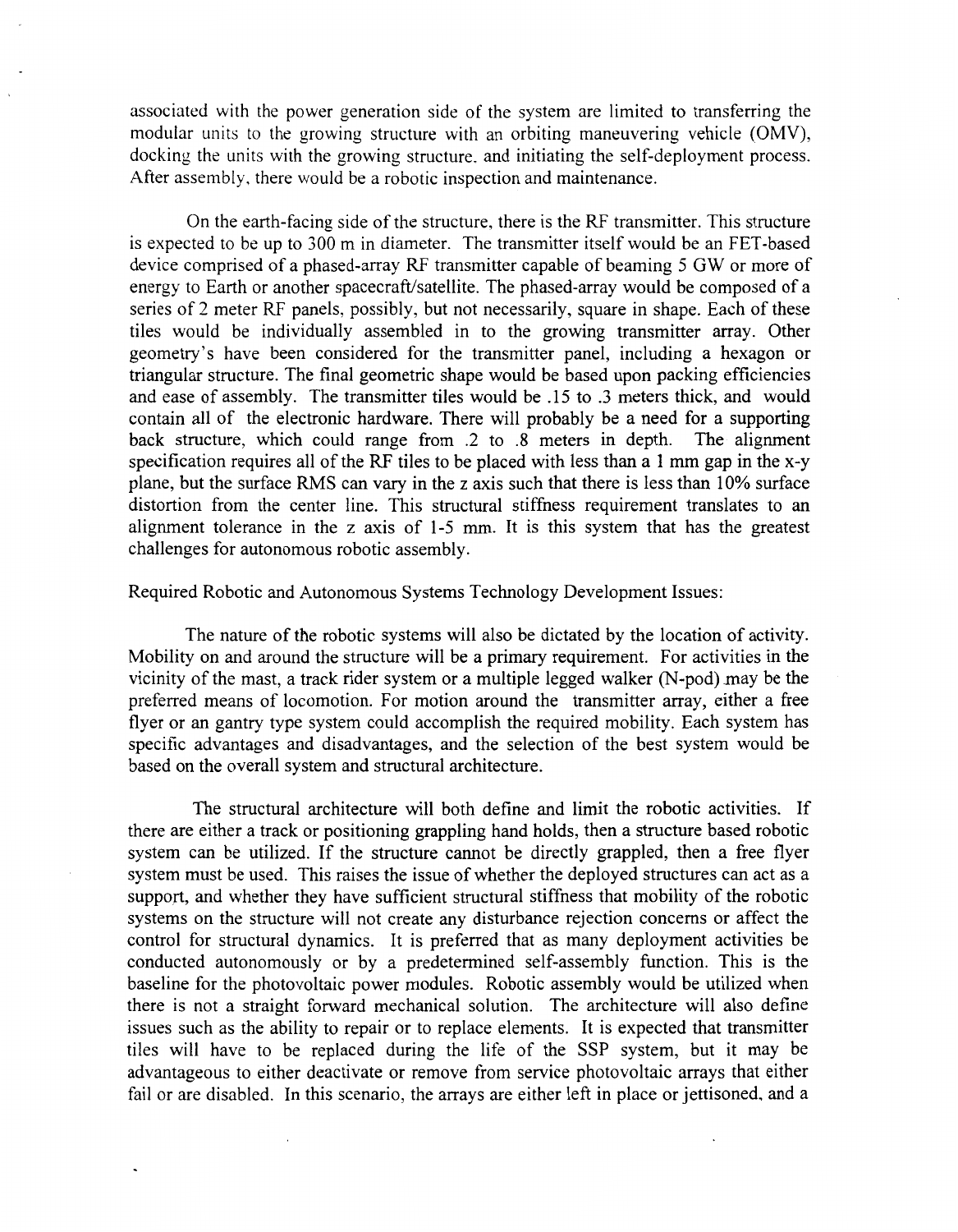new replacement array is added at the end of the tether. This has significant system issues for the PMAD subsystem. but conducting this type operations would have a lower risk of failure or additional damage than trying to add a photovoltaic array in the middle of the mast structure. **All** of these system trades will have to take into account the size and scalability of the system.

The SSP autonomous and robotic functions would be built upon a set of core technologies. For the robotic assembly of the solar array structure and for the transmitter phased array, the core technologies are:

- stereo vision/3D perception
- pattern/object recognition  $\blacksquare$
- constrained linear motion (tracks)
- unconstrained motion (walking)
- **free flight motion with or without** tether
- force sensing and control
- $\bullet$ simple grappling
- complex manipulation  $\blacksquare$
- **u** inertial moment compensation
- sensing
- manipulation feedback<br>■ state estimation/monito
- state estimation/monitoring
- . robotic motion planning/visualization
- . structural damping/force compensation

The core technical development objectives for the autonomous assembly of the solar array structure are to have a system that includes a robust stereo vision and pattern recognition system of structural elements or markers in representative lighting. The lighting is a specific concern for a spaced system, since one cannot expect uniform lighting on a large three dimensional structure. There is the need for constrained local robotic motion and operations on the mast backbone, as well as unconstrained motion on a larger scale on the SSP backbone between adjacent or nearby modules. There will be the need to have force sensing and regulation of structural elements to prevent any dynamic interactions. All of these actions will require both simple and complex grappling of structural elements.

The technical development objectives for the robotic and autonomous assembly of the transmitter array is to develop an systems approach that allows for continuous capability growth as the diameter of the array increases. This will be by the combination of robotic system, intelligent mechanisms, and mechanically cooperative parts. **A**  specific challenge for the assembly of the of the transmitter array is to develop a system that functions on both the front and back. Access from the rear may be constrained by the transmitter substructure and cabling. Access from the front may be limited by the inability to touch or grapple the transmitter tiles. Because of these limitations, it is expected that a cooperative scheme between two different types of robots will be required to conduct the array assembly and any subsequent maintenance. Possible systems would be a gantry robot which is anchored to points along the array external ring structure that accepts and places the transmitter tiles with a free flyer that brings in the transmitter tiles from a storage location. It is expected that there will be mobile or robotic arms either attached to the truss structure or to the gantry robot to conduct the fine manipulation for placement and alignment.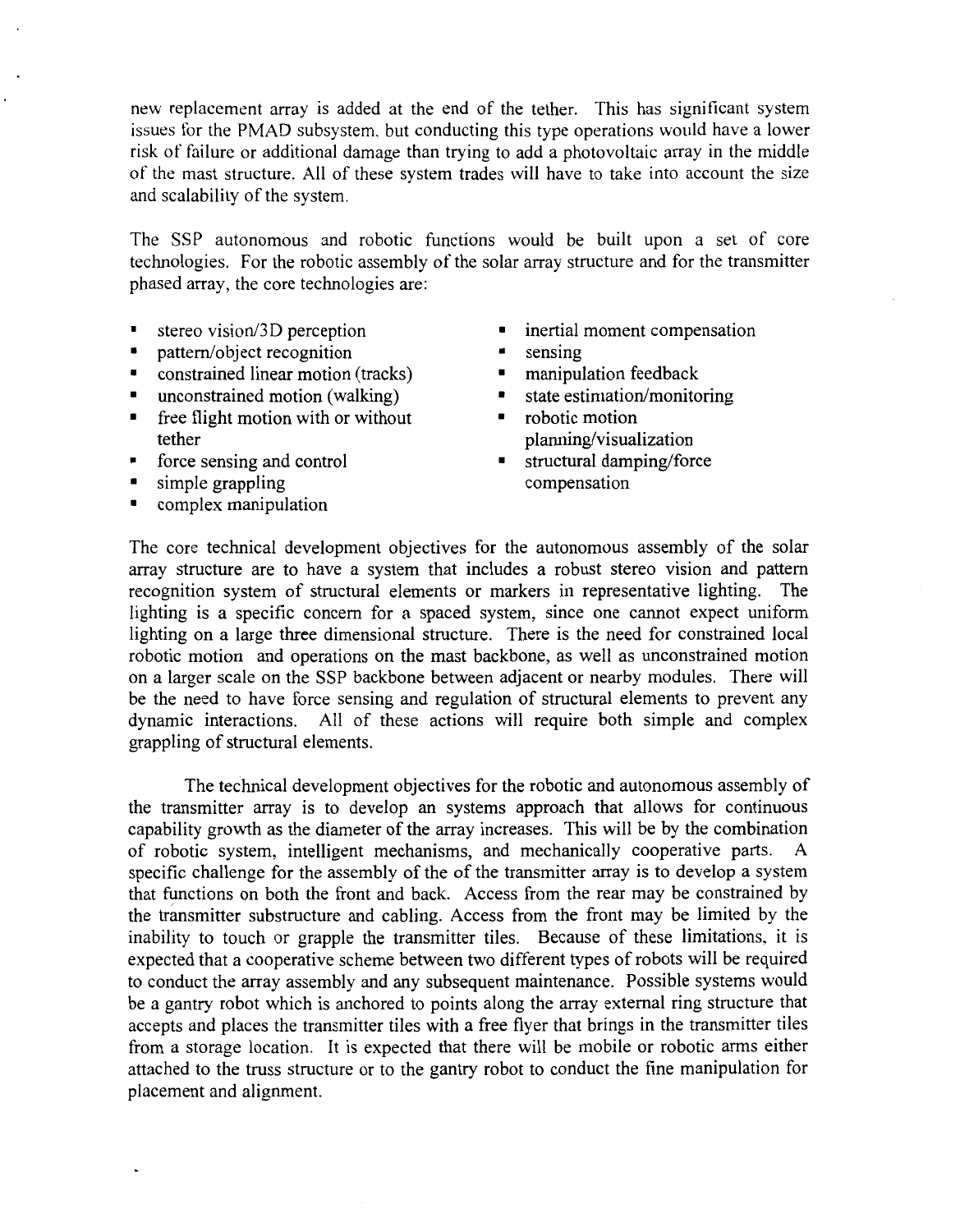Robotic Inspection/Maintenance of the SSP system will involve cooperative interaction of multiple robots having varying levels of autonomy, intelligence and capability. Robots may be either single function, multifunctional or reconfigurable in nature. The best approach is to develop a new class of *n-pod walkers & track riders*, or free flyers having multifunctional tools and the manipulation capability to visualize, inspect, conduct NDE, and provide repairs and maintenance of electrical/structural elements.

### **Current SSP Robotics Development at JPL**

The current robotics development at JPL is focused on developing a prototype robotic system that is capable of assembly, inspection and maintenance operations on a SSP structure. Its primary application would be for operations involved within the back structure of the transmitter array, and on the PMAD backbone. Because of these constants, the system must be relatively small, agile and capable. The system that is being developed is named LEMUR for Legged Excursion Mechanical Utility Robot. The baseline concept is shown in Figure 2. This is a six-legged walking robotic system with autonomous operation capability. Its primary features are a mechanical mobility and manipulation subsystem, autonomous computing and navigation subsystem and software development and power subsystems.



Figure **2:** Legged Excursion Mechanical Utility Robot (LEMUR) baseline

The mechanical subsystem consists of a lightweight graphite composite chassis with the six independently operated legs. The basis for the structural design is the JPL Sample Return Rover described in Reference 2. The rear four legs will have **3** DOF and the front two with 4 DOF. The front two legs should be reconfigurable to allow the integration of a mechanical tools. The kinematics will be such that it can support itself on the four rear legs, and preferably on three. The left front leg will have a grappling hand with an in-line macroscopic imager. This is illustrated in figure 3. This small grappling hand will be capable of simple and complex grappling. When it is fully opened it will have a 2 inch open diameter and passive grip adjustment. It will be capable of capable of gripping spheres. cylinders or irregular objects. Built into the hand will be integrated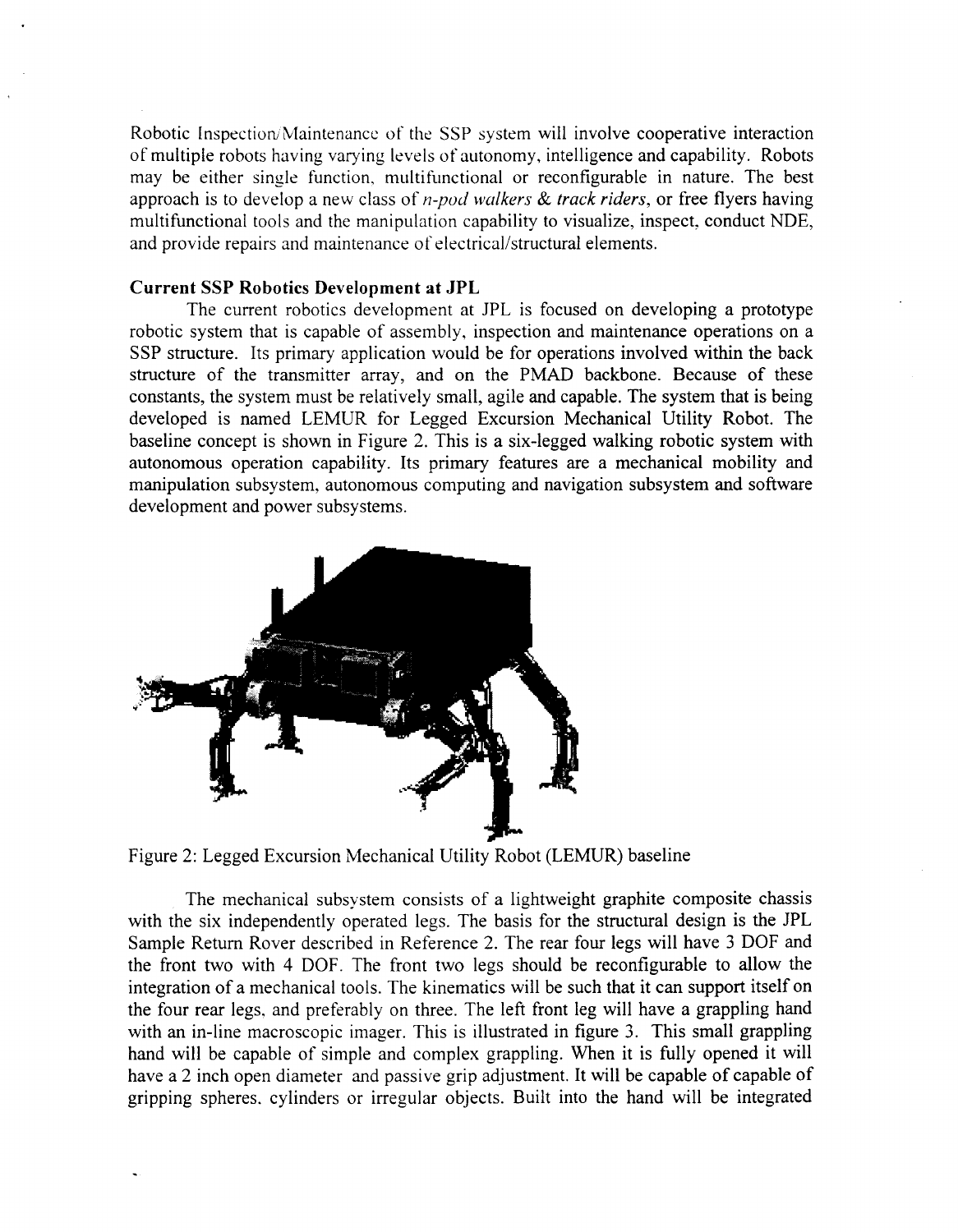contact sensor. 'The right front leg will have rotary mechanical tool . This is illustrated in Figure 4. The mechanical tool will be retractable and reversible rotary tool integrated into lower half of the leg. It will have a contact sensor for placement and an integrated electro-mechanical clutch mechanism to prevent over-torque.



Figure 3: Miniature Grappling foot concept that is being integrated into the left front foot of LEMUR in closed and open positions.



Figure 4: Mechanical Rotary Tool is being integrated into the right front foot of LEMUR

The computing and navigation system is based on a PC 104 architecture. This architecture has been utilized for previous technology rovers at JPL and is decribed in Reference 2. The navigation system consists of a stereo pair of cameras that is used for navigation for 1-10 meter traverses and hazard detection and obstacle avoidance maneuvers. **A** tactile pressure sensor on each of the legs to acknowledge that it has touched the ground. **A** full inertial navigational system consisting of three single-axis accelerometers also mounted in a triaxial arrangement. The inertial system provides knowledge of the rover pitch, roll, yaw, distance traveled, speed, and acceleration. Included in the computing an navigation system is a color frame grabber for storing